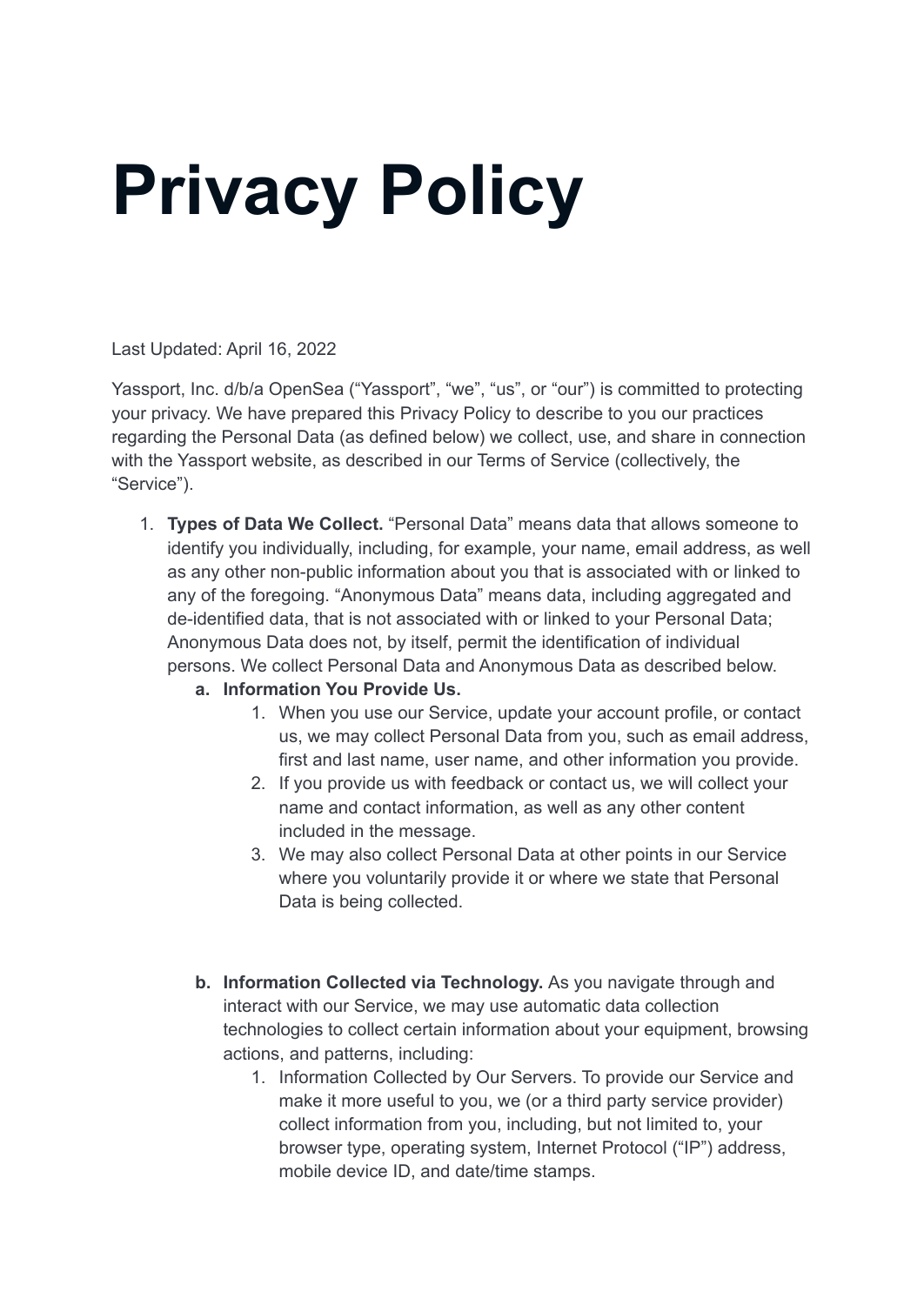- 2. Log Files. As is true of most websites and applications, we gather certain information automatically and store it in log files. This information includes IP addresses, browser type, Internet service provider ("ISP"), referring/exit pages, operating system, date/time stamps, and clickstream data. We use this information to analyze trends, administer the Service, track users' movements around the Service, and better tailor our Services to our users' needs. For example, some of the information may be collected so that when you visit the Service, it will recognize you and the information can be used to personalize your experience.
- 3. Pixel Tag. In addition, we use "Pixel Tags" (also referred to as clear Gifs, Web beacons, or Web bugs). Pixel Tags allow us to analyze how users find our Service, make the Service more useful to you, and tailor your experience with us to meet your particular interests and needs.
- 4. How We Respond to Do Not Track Signals. Our systems do not currently recognize "do not track" signals or other mechanisms that might enable Users to opt out of tracking on our site.
- 5. Analytics Services. In addition to the tracking technologies we place like Pixel Tags, other companies may set their own cookies or similar tools when you visit our Service. This includes third-party analytics services ("Analytics Services") that we engage to help analyze how users use the Service. The information generated by the Cookies or other technologies about your use of our Service (the "Analytics Information") is transmitted to the Analytics Services. The Analytics Services use Analytics Information to compile reports on user activity, which we may receive on an individual or aggregate basis. We use the information we get from Analytics Services to improve our Service. The Analytics Services may also transfer information to third parties where required to do so by law, or where such third parties process Analytics Information on their behalf. Each Analytics Services' ability to use and share Analytics Information is restricted by such Analytics Services' terms of use and privacy policy. By using our Service, you consent to the processing of data about you by Analytics Services in the manner and for the purposes set out above.
- **c. Information Collected from Third-Party Companies.** We may receive Personal and/or Anonymous Data about you from companies that offer their products and/or services for use in conjunction with our Service or whose products and/or services may be linked from our Service.

## **2. Use of Your Personal Data.**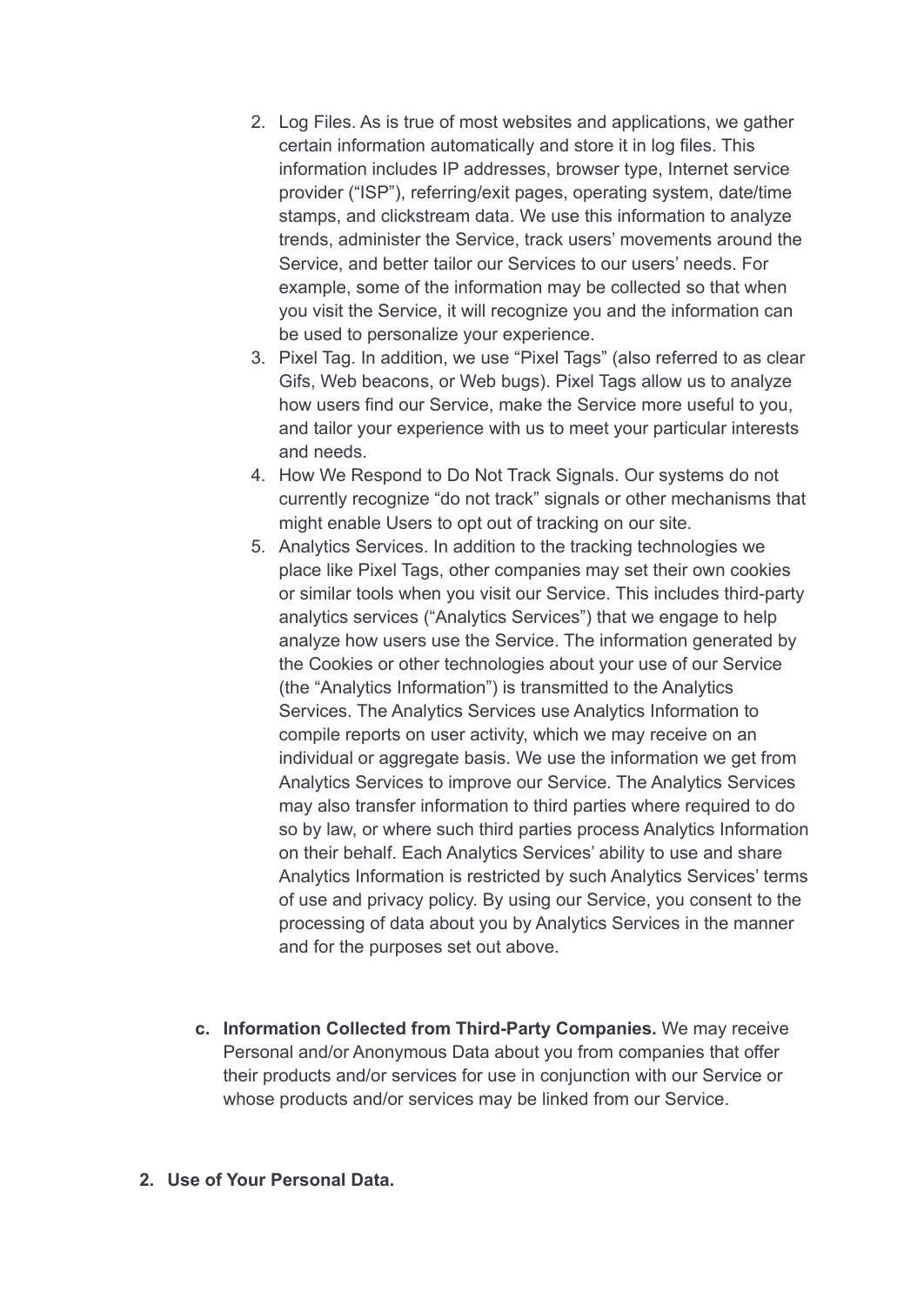- **a.** We process your Personal Data to run our business, provide the Service, personalize your experience on the Service, and improve the Service. Specifically, we use your Personal Data to:
	- 1. facilitate the creation of and secure your account;
	- 2. identify you as a user in our system;
	- 3. provide you with our Service, including, but not limited to, helping you view, explore and purchase;
	- 4. improve the administration of our Service and quality of experience when you interact with our Service, including, but not limited to, by analyzing how you and other users find and interact with the Service;
	- 5. provide customer support and respond to your requests and inquiries;
	- 6. investigate and address conduct that may violate our Terms of Service;
	- 7. detect, prevent, and address fraud, violations of our terms or policies, and/or other harmful or unlawful activity;
	- 8. send you a welcome email to verify ownership of the email address provided when your account was created;
	- 9. send you administrative notifications, such as security, support, and maintenance advisories;
	- 10. send you notifications related to actions on the Service, including notifications of offers;
	- 11. send you newsletters, promotional materials, and other notices related to our Services or third parties' goods and services;
	- 12. respond to your inquiries related to employment opportunities or other requests;
	- 13. comply with applicable laws, cooperate with investigations by law enforcement or other authorities of suspected violations of law, and/or to pursue or defend against legal threats and/or claims; and
	- 14. act in any other way we may describe when you provide the Personal Data.
- **b.** We may create Anonymous Data records from Personal Data. We use this Anonymous Data to analyze request and usage patterns so that we may improve our Services and enhance Service navigation. We reserve the right to use Anonymous Data for any purpose and to disclose Anonymous Data to third parties without restriction.
- 3. **Disclosure of Your Personal Data.** We disclose your Personal Data as described below and as described elsewhere in this Privacy Policy.
	- **a.** Third Party Service Providers. We may share your Personal Data with third party service providers to: provide technical infrastructure services;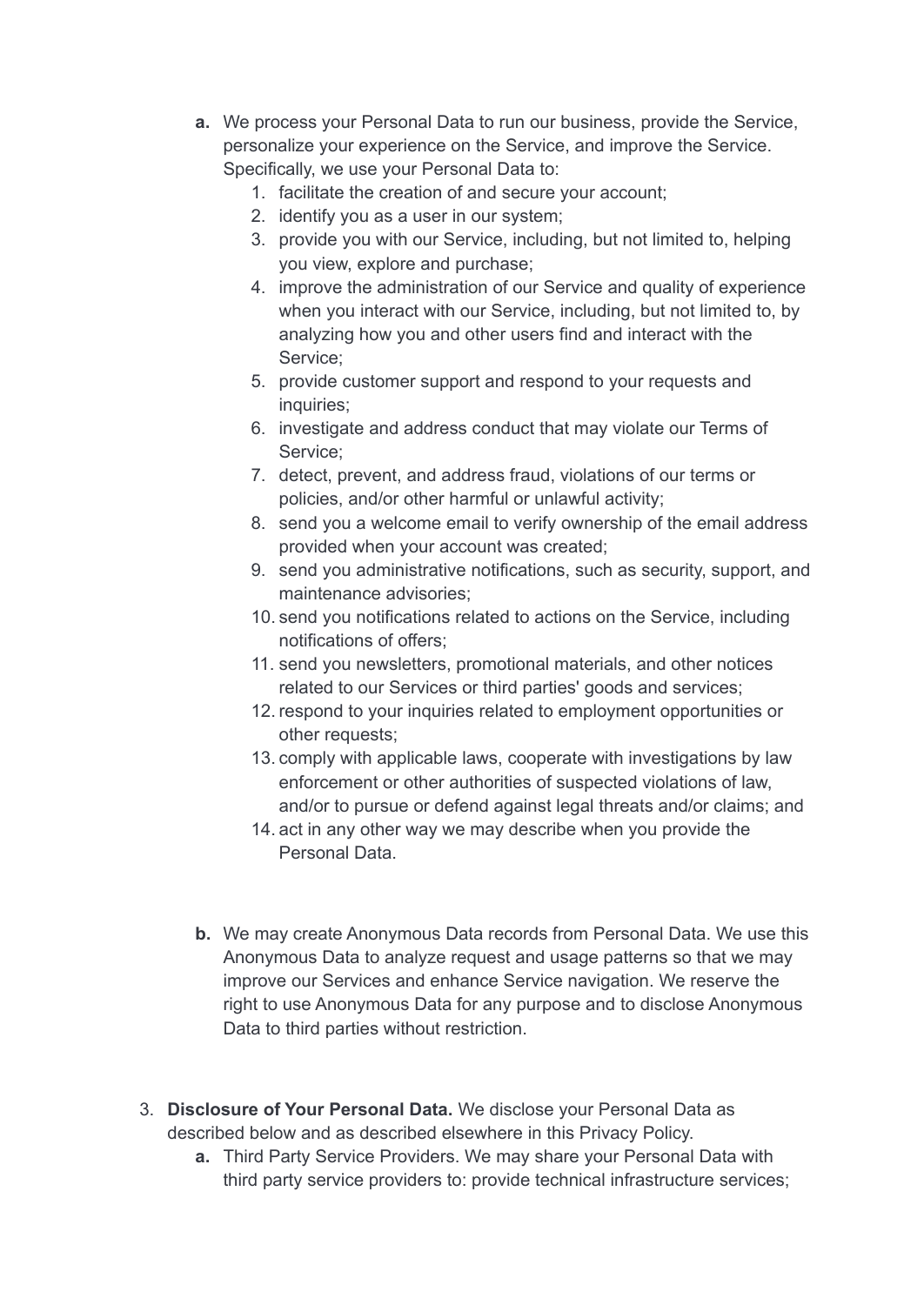conduct quality assurance testing; analyze how our Service is used; prevent, detect, and respond to unauthorized activities; provide technical and customer support; and/or to provide other support to us and to the **Service** 

- **b. Affiliates.** We may share some or all of your Personal Data with any subsidiaries, joint ventures, or other companies under our common control ("Affiliates"), in which case we will require our Affiliates to honor this Privacy Policy.
- **c. Corporate Restructuring.** We may share some or all of your Personal Data in connection with or during negotiation of any merger, financing, acquisition, or dissolution transaction or proceeding involving sale, transfer, divestiture, or disclosure of all or a portion of our business or assets. In the event of an insolvency, bankruptcy, or receivership, Personal Data may also be transferred as a business asset. If another company acquires our company, business, or assets, that company will possess the Personal Data collected by us and will assume the rights and obligations regarding your Personal Data as described in this Privacy Policy.
- **d. Legal Rights.** Regardless of any choices you make regarding your Personal Data (as described below), Yassport may disclose Personal Data if it believes in good faith that such disclosure is necessary: (a) in connection with any legal investigation; (b) to comply with relevant laws or to respond to subpoenas, warrants, or other legal process served on Yassport; (c) to protect or defend the rights or property of Yassport or users of the Service; and/or (d) to investigate or assist in preventing any violation or potential violation of the law, this Privacy Policy, or our Terms of Service.
- **e. Other Disclosures.** We may also disclose your Personal Data: to fulfill the purpose for which you provide it; for any other purpose disclosed by us when you provide it; or with your consent.
- 4. **Third-Party Websites.** Our Service may contain links to third-party websites. When you click on a link to any other website or location, you will leave our Service and go to another site, and another entity may collect Personal Data from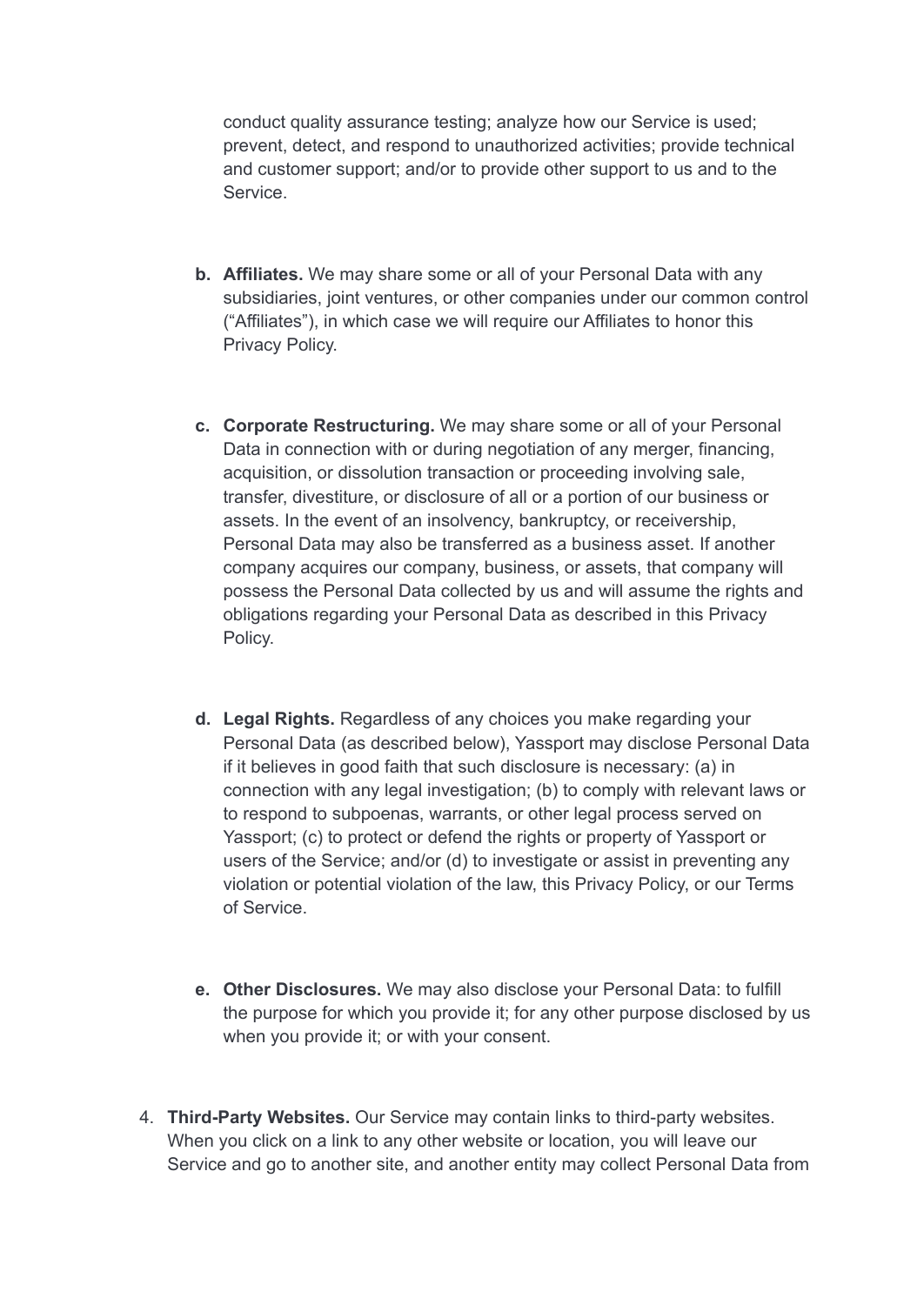you. We have no control over, do not review, and cannot be responsible for these third-party websites or their content. Please be aware that the terms of this Privacy Policy do not apply to these third-party websites or their content, or to any collection of your Personal Data after you click on links to such third-party websites. We encourage you to read the privacy policies of every website you visit. Any links to third-party websites or locations are for your convenience and do not signify our endorsement of such third parties or their products, content, or websites.

- 5. **Your Choices Regarding Information.** Email Communications. We may periodically send you newsletters and/or emails that directly promote the use of our Service or third parties' goods and services. When you receive newsletters or promotional communications from us, you may indicate a preference to stop receiving these communications from us by following the unsubscribe instructions provided in the email you receive or through the Notifications preferences in your Settings page. Despite these preferences, we may send you occasional transactional service-related informational communications.
- 6. **Data Access and Control.** You can view, access, edit, or delete your Personal Data for certain aspects of the Service via your Settings page. You may also have certain additional rights:
	- **a.** If you are a user in the European Economic Area or United Kingdom, you have certain rights under the respective European and UK General Data Protection Regulations ("GDPR"). These include the right to (i) request access and obtain a copy of your personal data; (ii) request rectification or erasure; (iii) object to or restrict the processing of your personal data; and (iv) request portability of your personal data. Additionally, if we have collected and processed your personal data with your consent, you have the right to withdraw your consent at any time.
	- **b.** If you are a California resident, you have certain rights under the California Consumer Privacy Act ("CCPA"). These include the right to (i) request access to, details regarding, and a copy of the personal information we have collected about you and/or shared with third parties; (ii) request deletion of the personal information that we have collected about you; and (iii) the right to opt-out of sale of your personal information. As the terms are defined under the CCPA, we do not "sell" your "personal information."
	- **c.** If you wish to exercise your rights under the GDPR, CCPA, or other applicable data protection or privacy laws, please contact us at the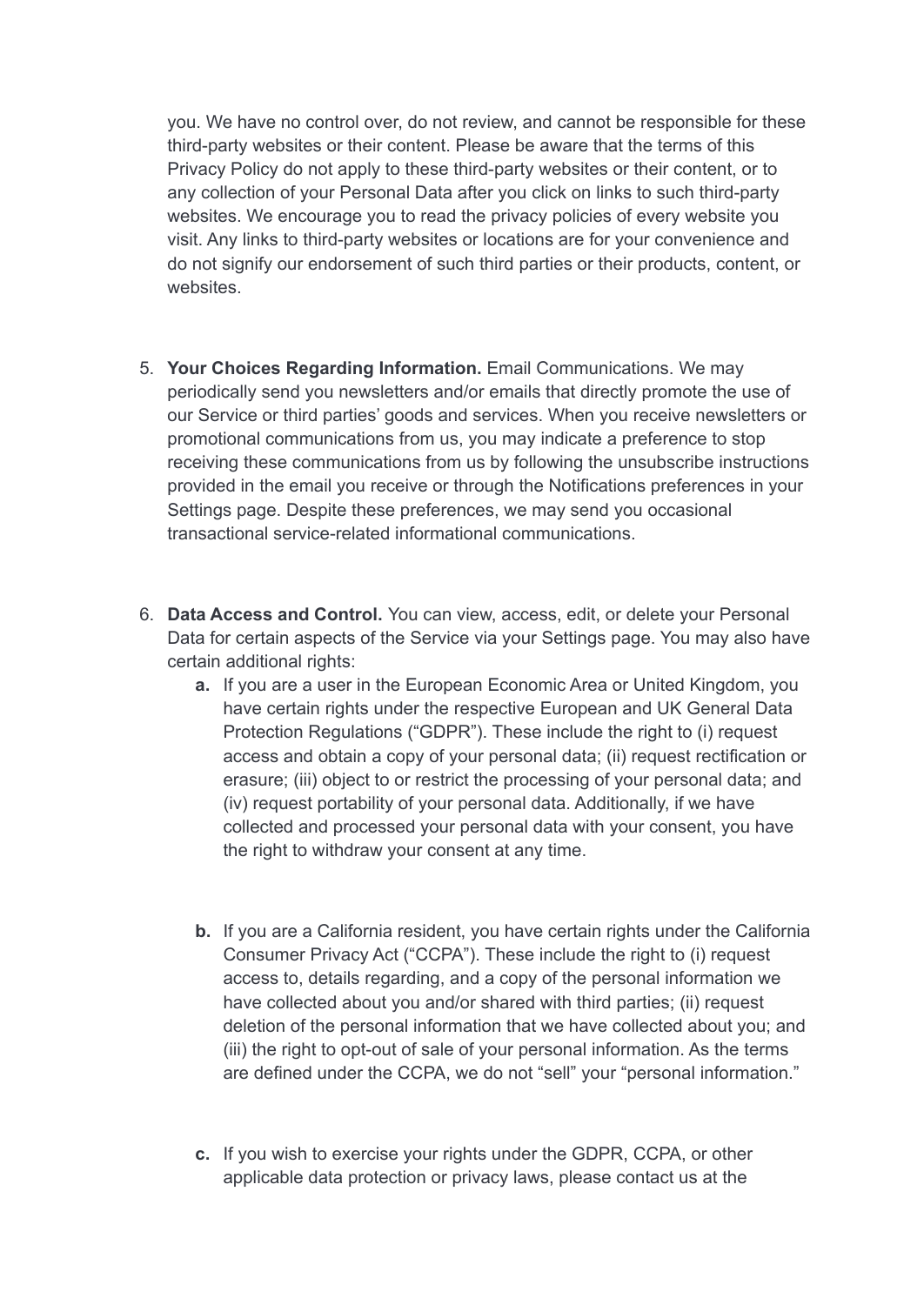address provided in Section 11 below, specify your request, and reference the applicable law. We may ask you to verify your identity, or ask for more information about your request. We will consider and act upon any above request in accordance with applicable law. We will not discriminate against you for exercising any of these rights.

- 7. **Data Retention.** We may retain your Personal Data as long as you continue to use the Service, have an account with us, or for as long as is necessary to fulfill the purposes outlined in this Privacy Policy. We may continue to retain your Personal Data even after you deactivate your account and/or cease to use the Service if such retention is reasonably necessary to comply with our legal obligations, to resolve disputes, prevent fraud and abuse, enforce our Terms or other agreements, and/or protect our legitimate interests. Where your Personal Data is no longer required for these purposes, we will delete it.
- 8. **Data Protection.** We care about the security of your information and use physical, administrative, and technological safeguards to preserve the integrity and security of information collected through our Service. However, no security system is impenetrable and we cannot guarantee the security of our systems. In the event that any information under our custody and control is compromised as a result of a breach of security, we will take steps to investigate and remediate the situation and, in accordance with applicable laws and regulations, notify those individuals whose information may have been compromised.
- 9. **Users Outside of the United States.** If you are a non-U.S. user of the Service, by visiting the Service and providing us with data, you acknowledge and agree that your Personal Data may be processed for the purposes identified in the Privacy Policy. In addition, your Personal Data may be processed in the country in which it was collected and in other countries, including the United States, where laws regarding processing of Personal Data may be less stringent than the laws in your country. By providing your Personal Data, you consent to such transfer.
- 10. **Changes to This Privacy Policy.** This Privacy Policy may be updated from time to time for any reason. We will notify you of any changes to our Privacy Policy by posting the new Privacy Policy at [https://yassport.org/privacy.](https://yassport.org/privacy) The date the Privacy Policy was last revised is identified at the beginning of this Privacy Policy. You are responsible for periodically visiting our Service and this Privacy Policy to check for any changes.